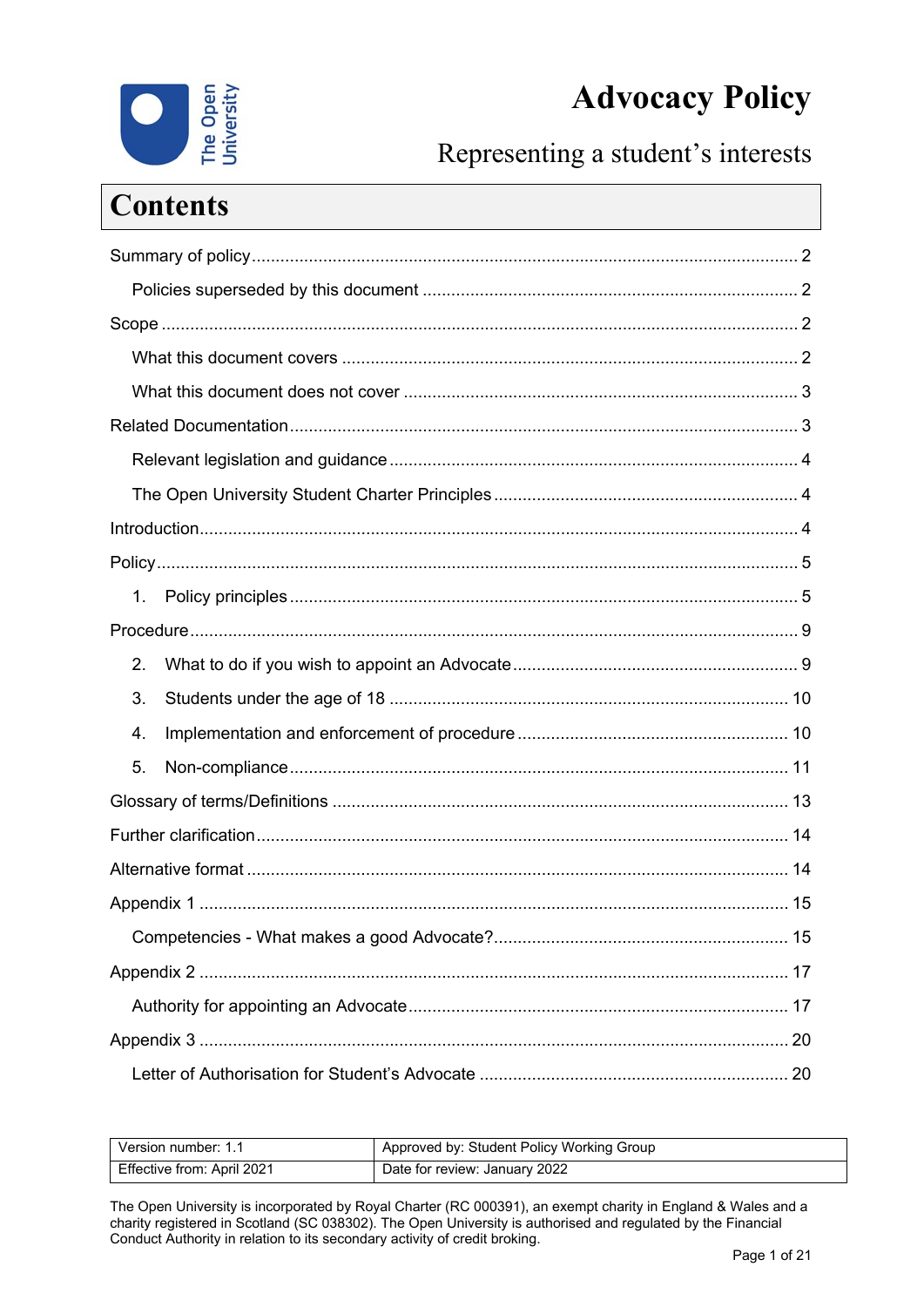### <span id="page-1-0"></span>**Summary of policy**

This policy describes how The Open University enables a student to be represented by someone else on their behalf, called an Advocate, for times when a student is unable or unavailable to represent themselves.

For example, a student may require an Advocate when they are under the age of 18 at registration (and then no longer need an Advocate after they reach the age of 18); when they have a disability or long term health condition which remains in place throughout their studies (including prior to registration); when they become impacted by a disability or health condition part-way through their studies; when they are in the Armed Forces and deployed to theatre where they will be unable to maintain contact with the University for an indeterminate period.

It outlines the procedure to follow in order to establish a designated individual as a student's Advocate, and to indicate when a student no longer requires an Advocate.

#### <span id="page-1-1"></span>**Policies superseded by this document**

This is a new policy, based on previous Advocacy: guidelines and procedures, dated June 2017.

### <span id="page-1-2"></span>**Scope**

#### <span id="page-1-3"></span>**What this document covers**

This policy and its related procedures apply to:

• Situations where an individual seeking to study or is in the process of studying at The Open University<sup>[1](#page-1-4)</sup> requires representation to communicate their interests under what we call using an Advocate. There is a distinction between receiving and discussing information, advice and guidance on behalf of a student and contractual commitments which require evidence of the student's consent/confirmation.

| Version number: 1.1        | Approved by: Student Policy Working Group |
|----------------------------|-------------------------------------------|
| Effective from: April 2021 | Date for review: January 2022             |

<span id="page-1-4"></span><sup>1</sup> This includes all prospective students at all levels of study who have embarked on the process of registering, or are registered for, or have completed Open University study; including the Apprenticeship Programme, non-credit bearing study, students under 18 years old, students in secure environments (see Section 1.9) and students studying vocational qualifications.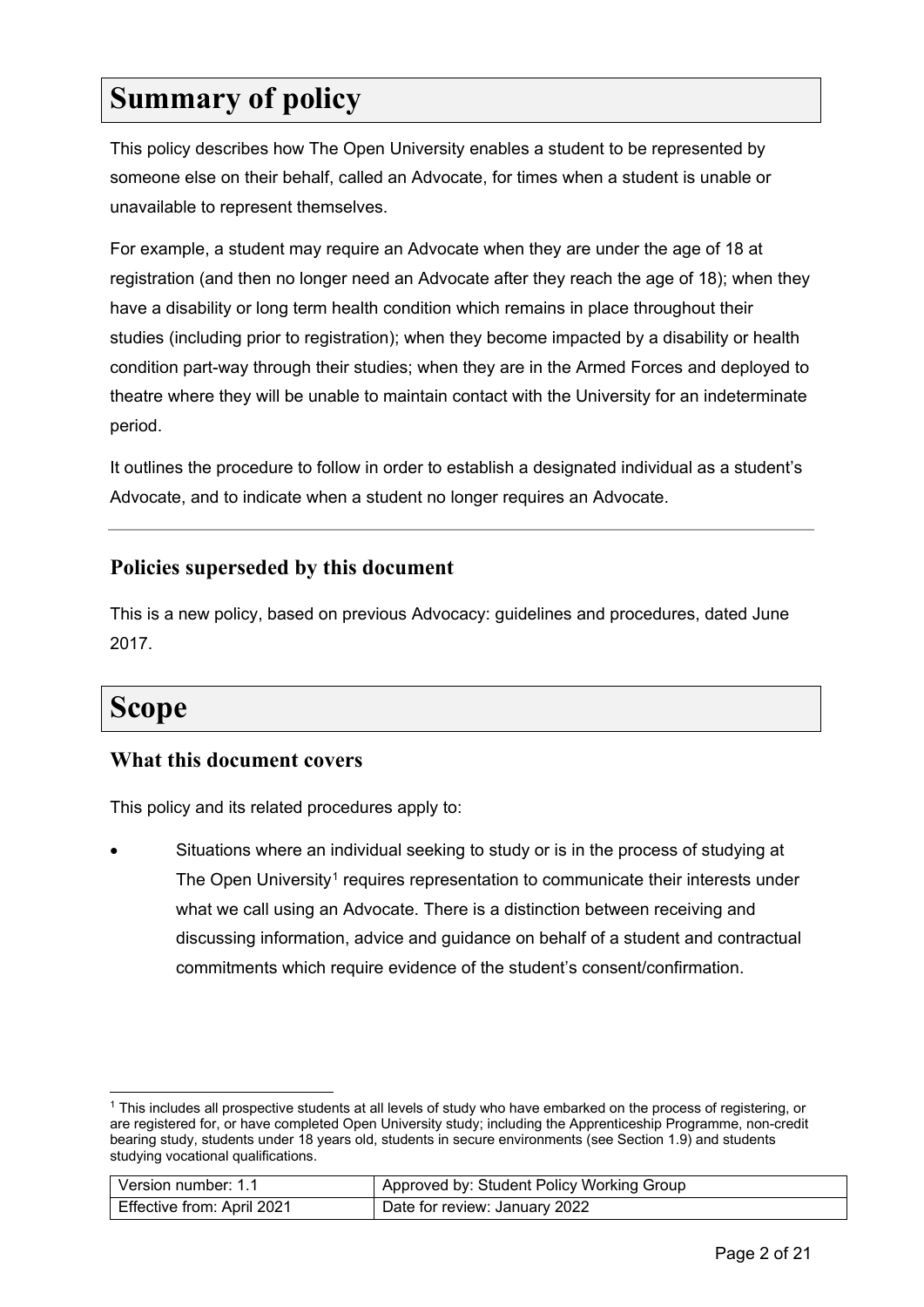- Situations where an appointed Advocate is deemed by either the student, The Open University or other parties to be acting outside of the student's interests that they represent.
- Situations where an appointed Advocate conducts communications between the student and The Open University on behalf of the student and with the student's consent to enter into contractual agreements.

#### <span id="page-2-0"></span>**What this document does not cover**

- The appointment of an Advocate with regard to Open University study is not for the purposes of appointing a representative to act for the student in a legal capacity.
- An Advocate appointed by a student is not related to lasting power of attorney (England) or continuing and welfare power of attorney (Scotland).

### <span id="page-2-1"></span>**Related Documentation**

Other documentation relevant to appointing an Advocate at The Open University include:

- [Admission of applicants under the age of 18](https://help.open.ac.uk/documents/policies/admission-of-applicants-under-the-age-18)
- **[Code of Practice for Student Discipline](https://help.open.ac.uk/documents/policies/code-of-practice-student-discipline)**
- **[Complaints and Appeals Procedure](https://help.open.ac.uk/documents/policies/complaints-and-appeals-procedure)**
- **[Information Advice and](https://help.open.ac.uk/documents/policies/information-advice-and-guidance) Guidance**
- **[Student Computing Policy](https://help.open.ac.uk/documents/policies/computing)**
- [Open University Students Association Relationship Agreement](https://help.open.ac.uk/documents/policies/ousa-relationship-agreement)
- [Safeguarding Policy](https://help.open.ac.uk/documents/policies/ensuring-the-safety-of-children-and-vulnerable-protected-adults)
- <span id="page-2-2"></span>**[Fitness to Study Policy](https://help.open.ac.uk/documents/policies/fitness-to-study)**

| l Version number: 1.1      | Approved by: Student Policy Working Group |
|----------------------------|-------------------------------------------|
| Effective from: April 2021 | Date for review: January 2022             |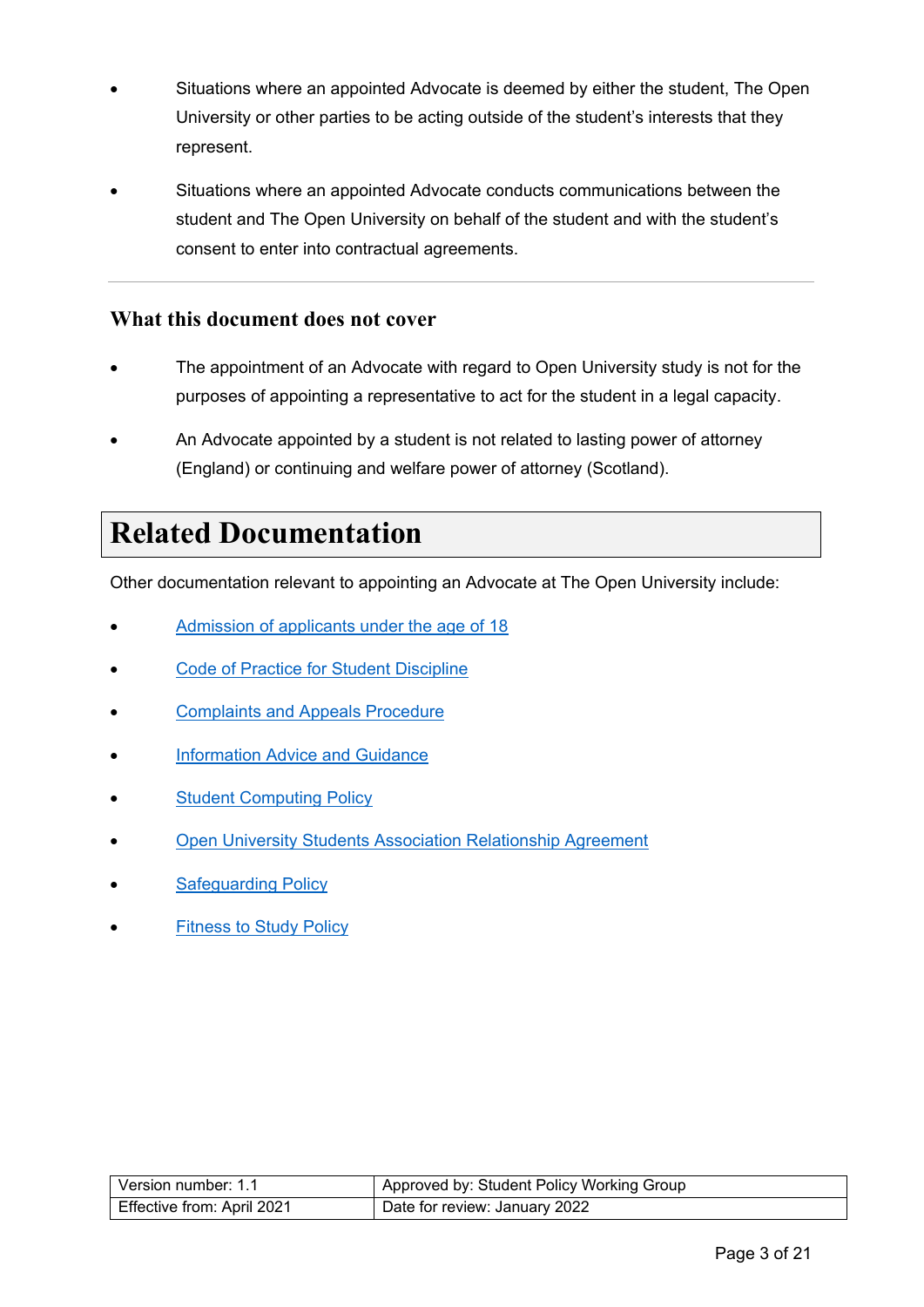### **Relevant legislation and guidance**

This policy is informed by safeguarding legislation and guidance from the four UK nations including:

- [Equality Act 2010](https://www.gov.uk/guidance/equality-act-2010-guidance#equalities-act-2010-legislation)
- [Keeping Children Safe in Education 2019](https://www.gov.uk/government/publications/keeping-children-safe-in-education--2)
- [National Guidance for Child Protection in Scotland 2014](http://www.gov.scot/Publications/2014/05/3052/0)
- [Special educational needs and disability \(SEND\) code of practice: 0-25 years –](https://www.gov.uk/government/publications/send-code-of-practice-0-to-25) [Statutory guidance 2014](https://www.gov.uk/government/publications/send-code-of-practice-0-to-25)

#### <span id="page-3-0"></span>**The Open University Student Charter Principles**

This policy aligns with the following [Open University Student Charter Principles:](http://www.open.ac.uk/students/charter/)

- Principle 1: We treat each other with dignity and respect
- Principle 2: We aim to inspire and enable learning

### <span id="page-3-1"></span>**Introduction**

The Open University recognises that there are times when it may be easier for a student to communicate with the University through a representative we call an Advocate. Students requiring Advocates may include:

- Individuals with short- or long-term health or disability challenges such as mental health issues or communication difficulties.
- Students who have unstructured work schedules and commitments, such as members of the armed forces.
- <span id="page-3-2"></span>Students under 18 years of age.

| Version number: 1.1        | Approved by: Student Policy Working Group |
|----------------------------|-------------------------------------------|
| Effective from: April 2021 | Date for review: January 2022             |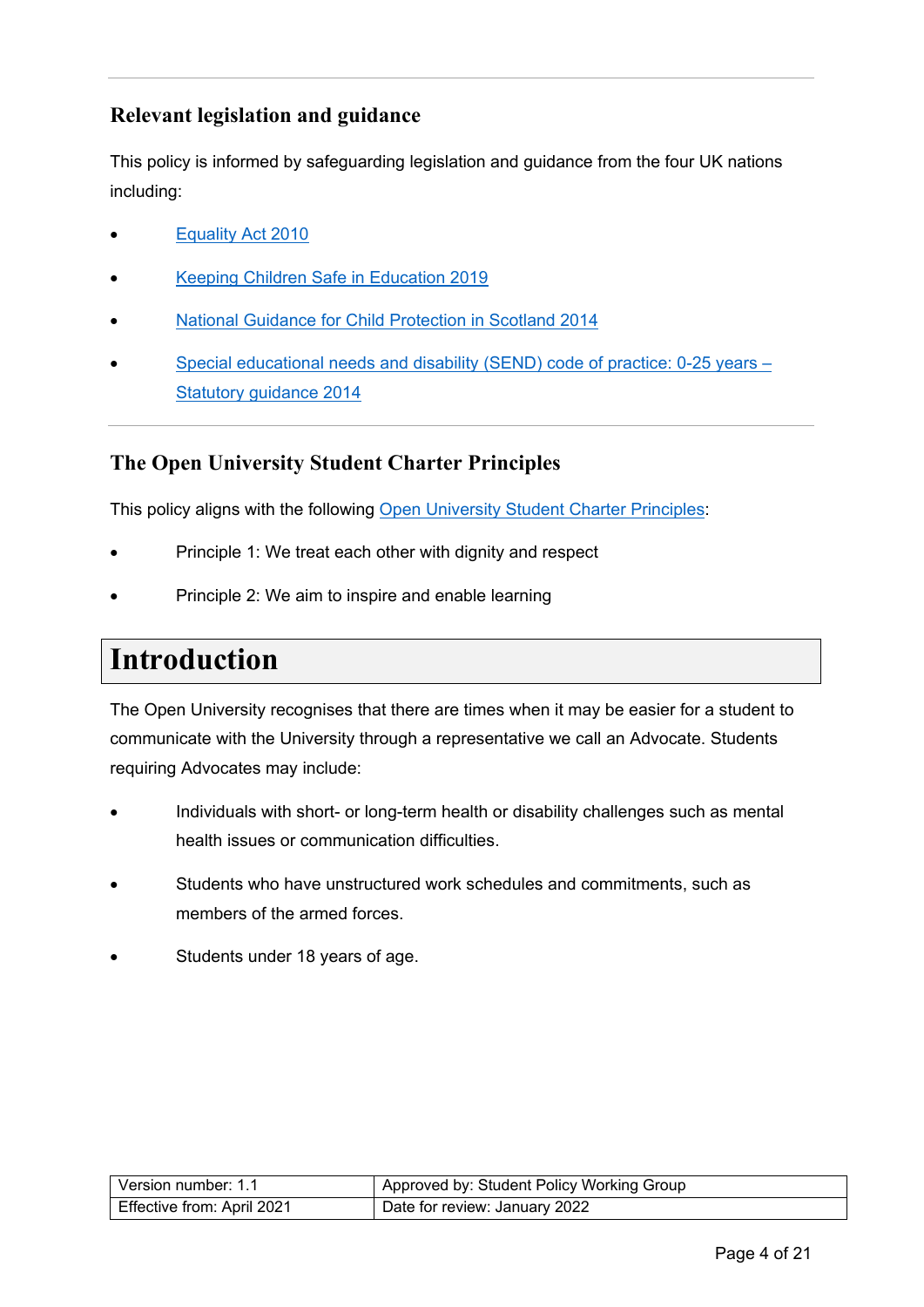# **Policy**

#### <span id="page-4-0"></span>**1. Policy principles**

- 1.1 An Advocate is any person who is appointed by the student to speak and/or otherwise act on their behalf.
- 1.2 An Advocate's role is to empower a student to communicate independently and make informed decisions regarding their studies. Advocates serve a role distinct from that of an Associate Lecturer/Practice Tutor/Supervisor or member of advisory staff.
- 1.3 A disabled student may apply for an Advocacy agreement (for example, for a support worker and by exception, support workers) in order that their reasonable adiustments can be accommodated.
- 1.4 A company name, such as a legal practice, cannot be appointed as an Advocate. A named representative of a company, who is familiar with the student's circumstances, is acceptable.
- 1.5 An Advocate may be a relative, friend, or support worker employed by the student or a member of an advocacy organisation. We recommend identifying someone who is reasonably impartial and is available at short notice. The Advocate is expected to display the competencies described in Appendix 1 and have a clear understanding of the role and responsibilities of an Advocate.
- 1.6 More information about required competencies of an Advocate and the relationship between a student and their Advocate are described in Appendix 1.
- 1.7 An Advocate should not bring any other person to attend a meeting (either online or in person) on behalf of the student except by prior arrangement with Open University staff.
- 1.8 By signing and returning the form to appoint an Advocate (see Appendix 2) the student gives their consent to The Open University to communicate with their appointed Advocate including disclosing to the Advocate and/or receiving from the Advocate personal data and/or sensitive personal data relating to the student for identified purposes.

| Version number: 1.1        | Approved by: Student Policy Working Group |
|----------------------------|-------------------------------------------|
| Effective from: April 2021 | Date for review: January 2022             |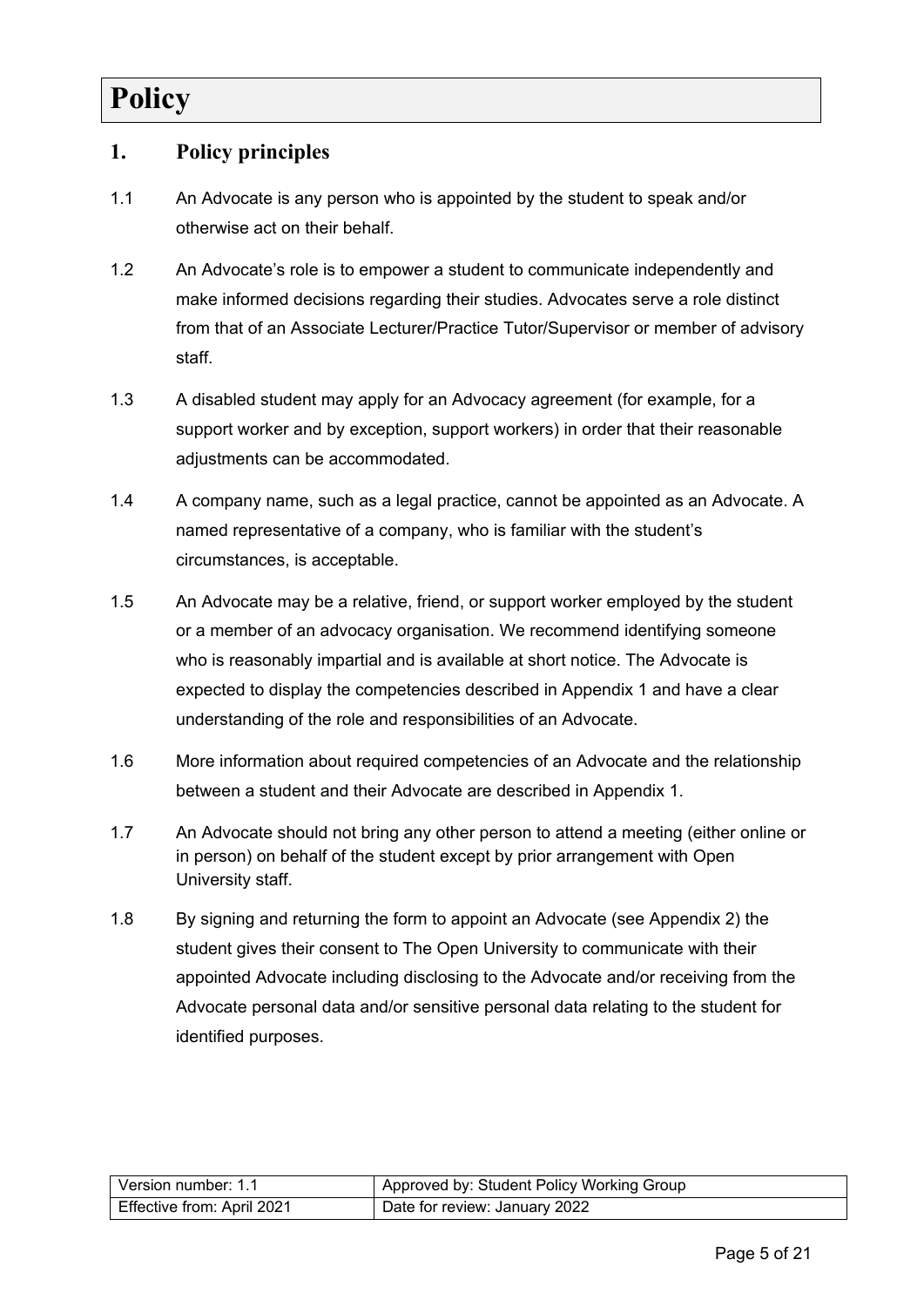- 1.9 A signature from the student is required on the appointment form in all cases, unless evidence is provided that this is not possible (for example, due to a disability), and alternative arrangements can be considered.
- 1.10 The Advocate's contact details will be used for communications between The Open University and the student, which is necessary to The Open University supporting students. The Advocate's details will be retained for the length of the student's duration of study. Visit [Privacy at the OU](http://www.open.ac.uk/about/main/strategy-and-policies/policies-and-statements/website-privacy-ou) or the [Student Privacy Notice](https://help.open.ac.uk/documents/policies/privacy-notice) for information on how The Open University processes personal data.
- 1.11 The student is responsible for passing communications from The Open University to their Advocate.
- 1.12 Students in secure environments are able to nominate an Advocate to communicate on their behalf with The Open University. Nominating an Advocate will not supersede or be instead of the established and agreed communication arrangements between secure environment (such as a prison or secure hospital) and The Open University. For more information, contact [SiSE-General@open.ac.uk.](mailto:SiSE-General@open.ac.uk)
- 1.13 A student can continue to contact The Open University whilst using an Advocate. If The Open University receives communications from both the student and their Advocate, the student's communications will take precedent over the Advocate's.
- 1.14 The Advocate should:
	- i) Raise any issues, as directed by the student relating to the student's studies.
	- ii) Only raise issues as directed by the student.
	- iii) Only communicate with Open University staff as agreed by the student.
	- iv) Accurately represent the student.
	- v) Accurately report back to the student the response of The Open University.
	- vi) Communicate with impartiality with regard to the student's interests, even if the Advocate does not share the same opinion.
	- vii) Agree clear guidelines with the student in relation to confidentiality.
	- viii) Treat all individuals with respect in relation to the student's Open University studies.

| Version number: 1.1        | Approved by: Student Policy Working Group |
|----------------------------|-------------------------------------------|
| Effective from: April 2021 | Date for review: January 2022             |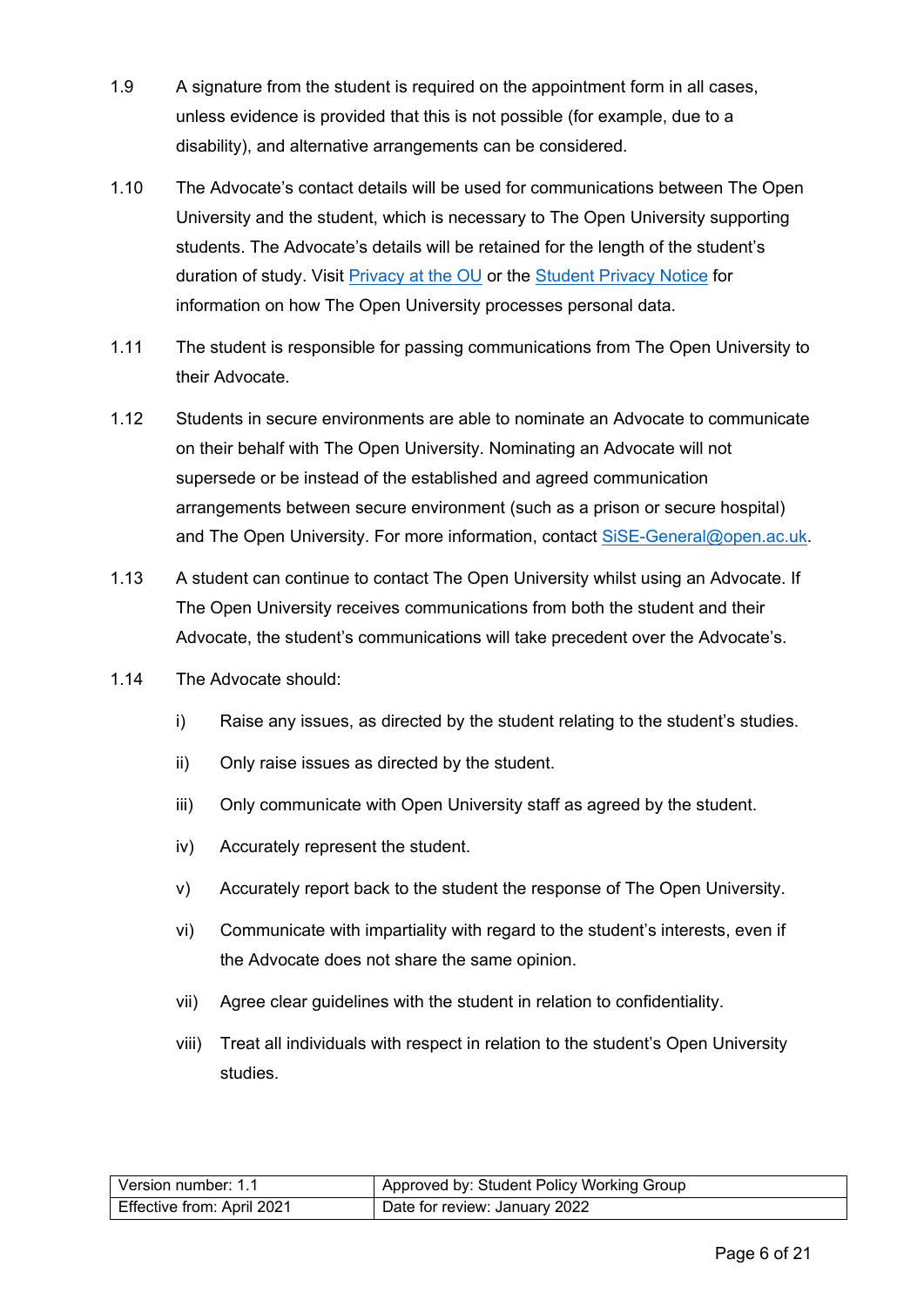- 1.15 The Open University will:
	- i) Treat communication with an Advocate in the same way as communicating with all students.
	- ii) Respect the concerns of the student.
	- iii) Record any communication between the Advocate and the University in our customer relationship management system in the same way as for all students.
	- iv) The Advocate will be subject to data protection checks by the University to confirm, for example, the student's personal identification number and study details, as well as the Advocate's own name and contact details, before a student record can be discussed.
- 1.16 The Advocate cannot inform The Open University of changes of personal information or enter into contractual circumstances on behalf of the student without a signed letter of authorisation being received.
- 1.17 Activities which the Advocate may request, which require a signed letter of authorisation to be in place, include:
	- i) change of contact details
	- ii) change of gender identity
	- iii) booking a graduation ceremony
	- iv) registration on, or deferral from, a module
	- v) accepting a qualification.
- 1.18 If a student becomes unable to study and communicate and it would be in their best interests to postpone or defer study, evidence is required to facilitate this, such as a letter from a hospital or doctor on letter headed paper.
- 1.19 In cases where an Advocate indicates to the University that the student they represent wishes to change their study intentions, additional evidence regarding this request may be required from the student, as appropriate.

| l Version number: 1.1      | Approved by: Student Policy Working Group |
|----------------------------|-------------------------------------------|
| Effective from: April 2021 | Date for review: January 2022             |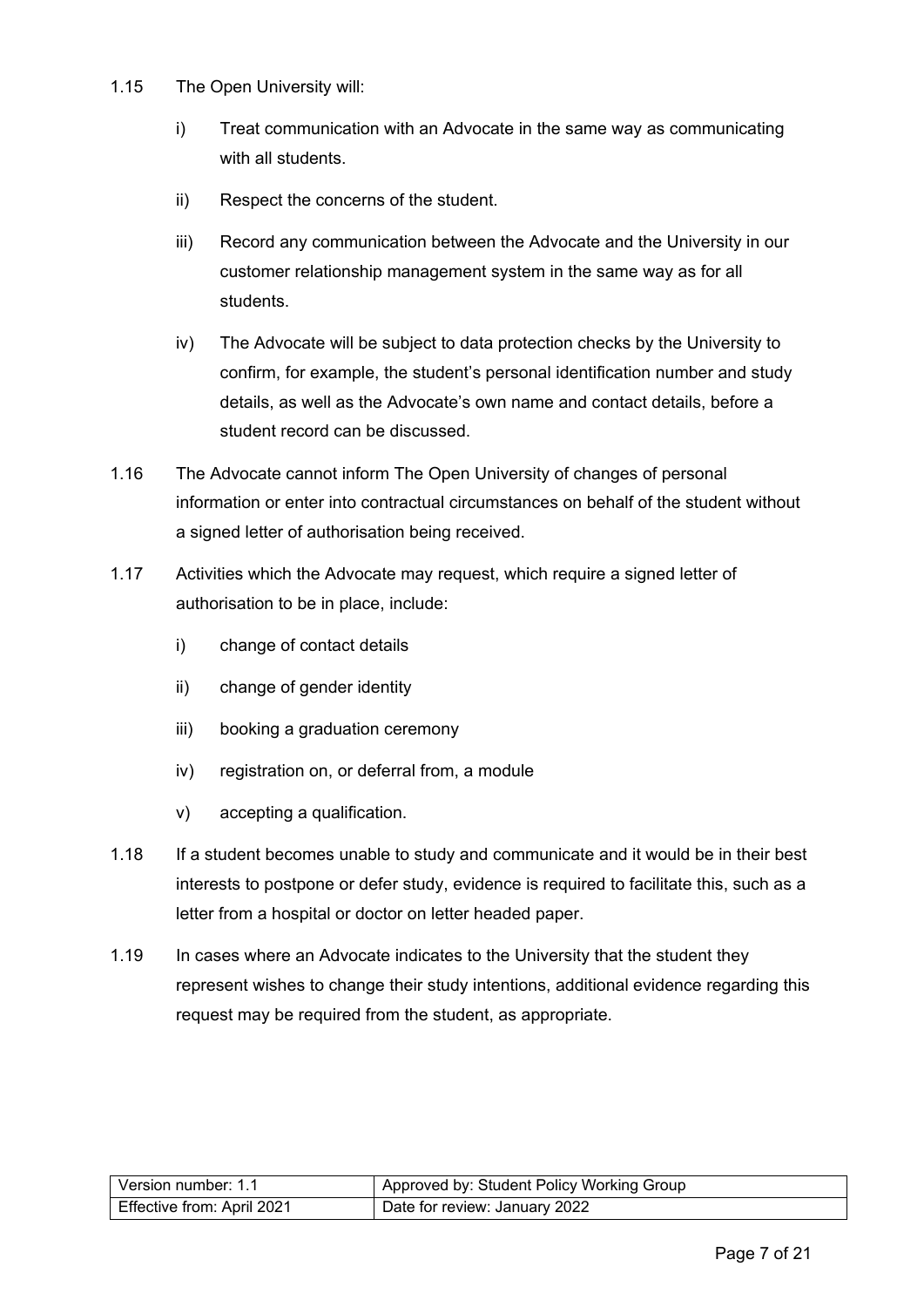- 1.19.1 If a student is incapacitated but can indicate permission for an Advocate (or other party) to communicate on their behalf to discuss study status, this will be considered on a case-by-case basis so long as evidence of their incapacitation is provided.
- 1.20 Employees of The Open University cannot be appointed as an Advocate.
- 1.21 The student can stop using an Advocate at any time and must inform the University in writing if they do not wish The Open University to communicate with the Advocate at any time.
- 1.22 The Open University can terminate an Advocacy agreement when this is considered to be in the best interests of the student to do so.
- 1.23 The Open University can terminate or refuse an Advocacy agreement with a parent of a student under 18. Such circumstances will be addressed on a case-by-case basis in the interests of the student.
- 1.24 The student is expected to adhere to the [Code of Practice for Student Discipline,](https://help.open.ac.uk/documents/policies/code-of-practice-student-discipline) and the Advocate is expected to behave in a respectful manner in accordance with the [Student Charter](http://www.open.ac.uk/students/charter/) principles and the Competencies indicated in Appendix 1.
- 1.25 Any safeguarding concerns, for example, regarding students under the age of 18, will be referred to The Open University Safeguarding Referrals Team at [safeguarding-referrals@open.ac.uk.](mailto:safeguarding-referrals@open.ac.uk) This is a statutory and legal obligation informed by legislation across the UK nations.
- <span id="page-7-0"></span>1.26 An Advocate may submit a [complaint or appeal](https://help.open.ac.uk/documents/policies/complaints-and-appeals-procedure) on behalf of the student and represent them throughout the process. The Advocate can also support a student through the disciplinary process, subject to the conditions set out within paragraphs SD7 (Nominated friend of representative) SD9.1 (At the hearing) and SD12.2 (At the appeal hearing) of the [Code of Practice for Student Discipline.](https://help.open.ac.uk/documents/policies/code-of-practice-student-discipline)

| Version number: 1.1        | Approved by: Student Policy Working Group |
|----------------------------|-------------------------------------------|
| Effective from: April 2021 | Date for review: January 2022             |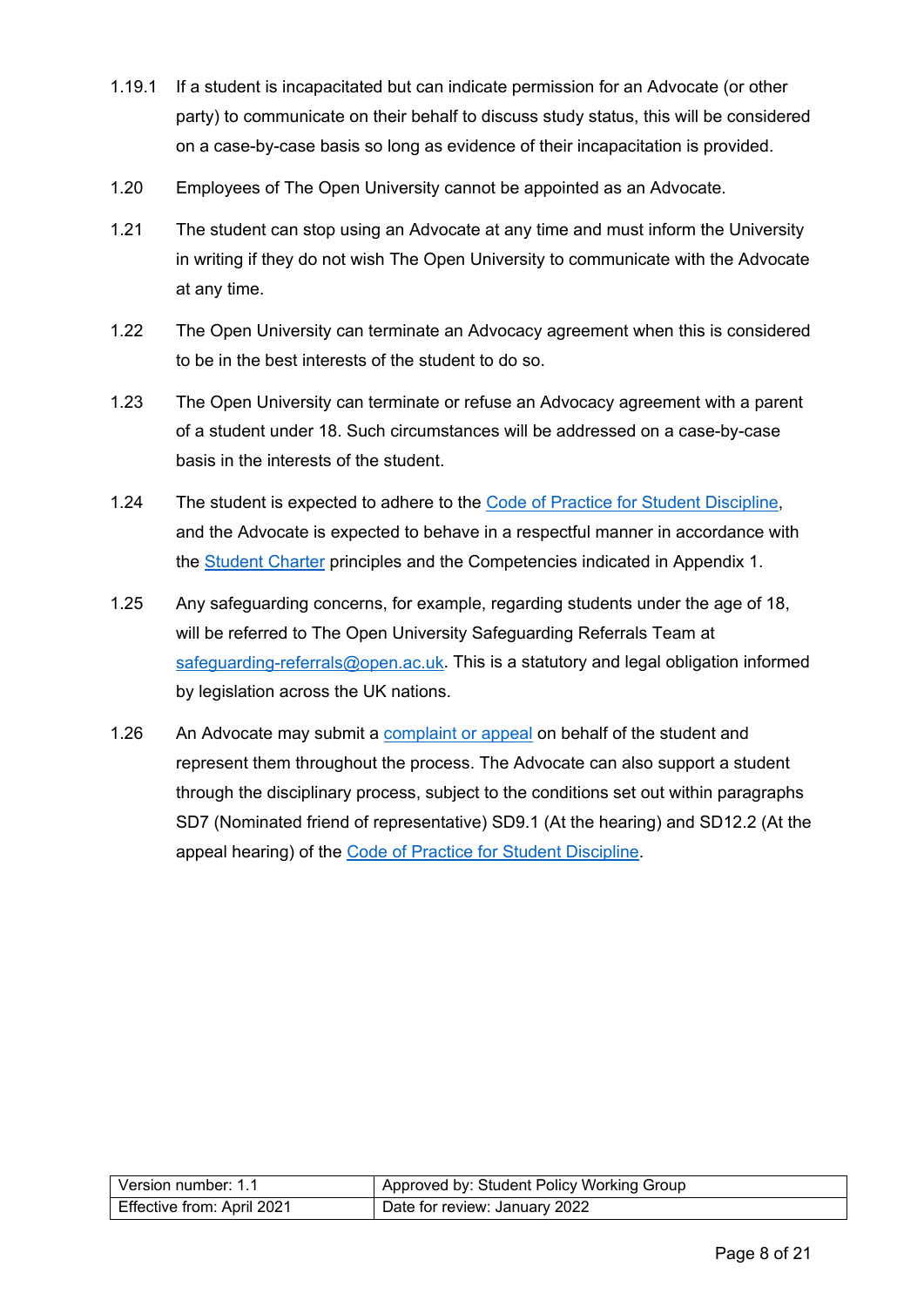### **Procedure**

#### <span id="page-8-0"></span>**2. What to do if you wish to appoint an Advocate**

- 2.1 An Advocate can be set up at any time from the point of first enquiry and at any time through a student's journey with the University. This can be done using the form provided in Appendix 2.
- 2.2 The signed consent form in Appendix 2 must be received by The Open University in order to activate the Advocate mechanism. In situations where the student's signature is unavailable, due to, for example, disability, a reasonable alternative will be negotiated and agreed. Scanned copies are accepted.
- 2.3 The form should be emailed (in scanned form, as necessary) to [general](mailto:general-enquiries@open.ac.uk)[enquiries@open.ac.uk](mailto:general-enquiries@open.ac.uk) or posted to:

Student Recruitment and Support The Open University Walton Hall Milton Keynes MK6 7AA

- 2.4 The Advocate can undertake contractual arrangements on behalf of the student if the Letter of Authorisation for a Student's Advocate in Appendix 3 is completed and received by The Open University (with reasonable adjustment considerations as in 2.2, above).
- 2.5 The Advocate's contact details will be uploaded into the student's profile so that the Associate Lecturer and other Open University business functions, such as Student Support, can see this for teaching and contact purposes.
- 2.6 If a student is in a secure environment, such as a secure hospital or prison, and wishes to nominate an Advocate, the forms will be sent to the student via the designated contact in the prison or secure hospital. It is the student's responsibility to ensure that the form is completed with the necessary details before the University can accept it.

| Version number: 1.1        | Approved by: Student Policy Working Group |
|----------------------------|-------------------------------------------|
| Effective from: April 2021 | Date for review: January 2022             |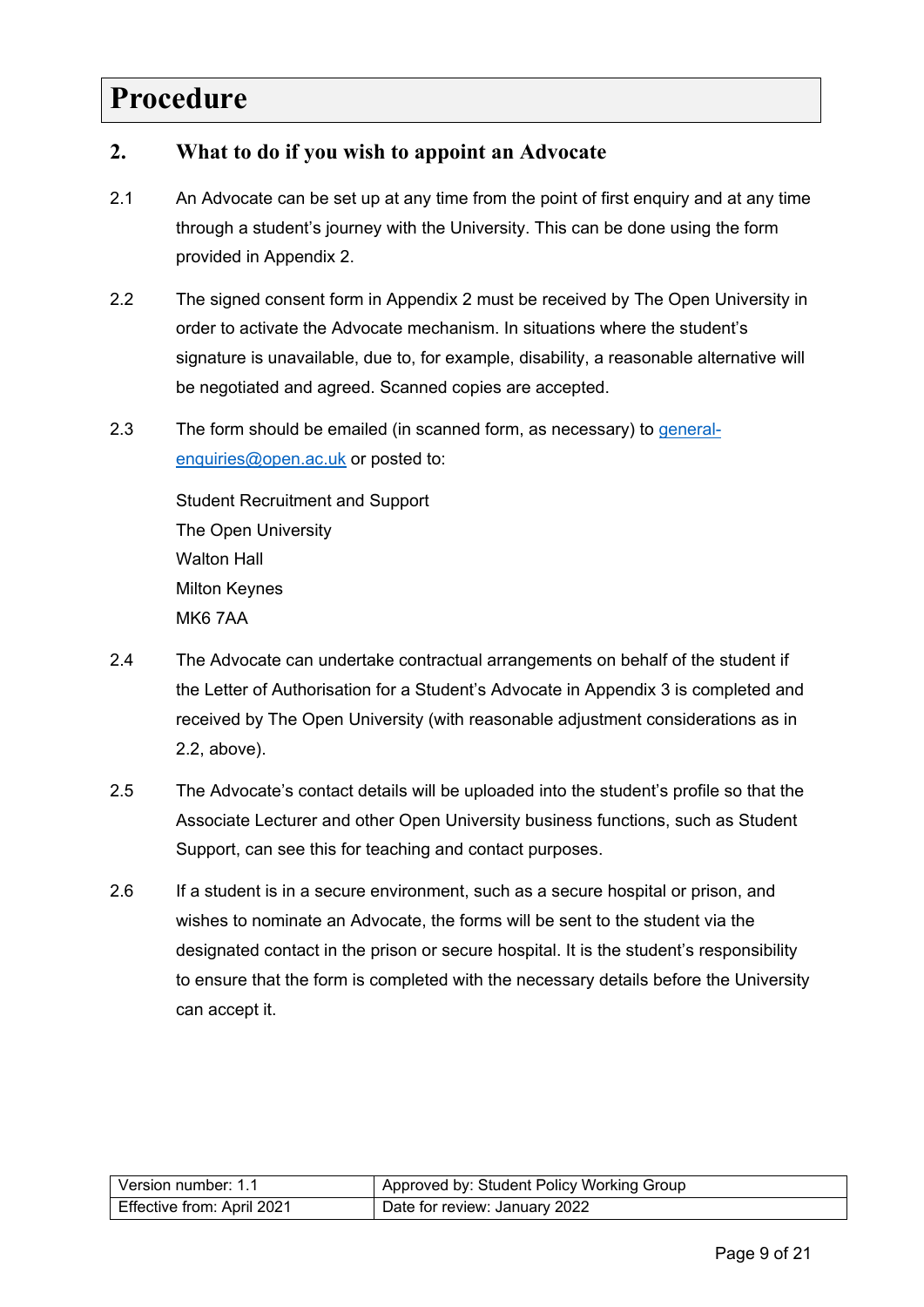#### <span id="page-9-0"></span>**3. Students under the age of 18**

- 3.1 The Open University has procedures in place to help children and young people who are considering applying to study according to the [Admission of Applicants](https://help.open.ac.uk/documents/policies/admission-of-applicants-under-the-age-18) [under the age of 18.](https://help.open.ac.uk/documents/policies/admission-of-applicants-under-the-age-18)
- 3.2 We strongly recommend that applicants under the age of 18 have an appointed Advocate at the time they commence their studies, using the Appointing an Advocate form in Appendix 2.

#### <span id="page-9-1"></span>**4. Implementation and enforcement of procedure**

- 4.1 Open University staff can only discuss elements of a student's study or circumstances with another individual when that individual has been identified as the student's Advocate.
- 4.2 There may be times when a student (who may or may not have an appointed Advocate) is unable to communicate their requirements, for example, during sudden illness.
- 4.3 Depending on circumstances, a student may verbally confirm that an individual who is not an appointed Advocate can speak on their behalf, for example, on the telephone, provided that data protection checks have been completed and on the understanding that it will be for that incidence of contact only. In such cases, staff will endeavour to accommodate these circumstances in order to address an issue.
- <span id="page-9-2"></span>4.4 If evidence becomes available indicating that an appointed Advocate is not acting in a student's interest, Open University staff will take appropriate action to address this, in order to clarify and respond specifically to the student's needs and requirements. For example, the Advocacy agreement may be terminated by the University in the best interests of the student.

| Version number: 1.1        | Approved by: Student Policy Working Group |
|----------------------------|-------------------------------------------|
| Effective from: April 2021 | Date for review: January 2022             |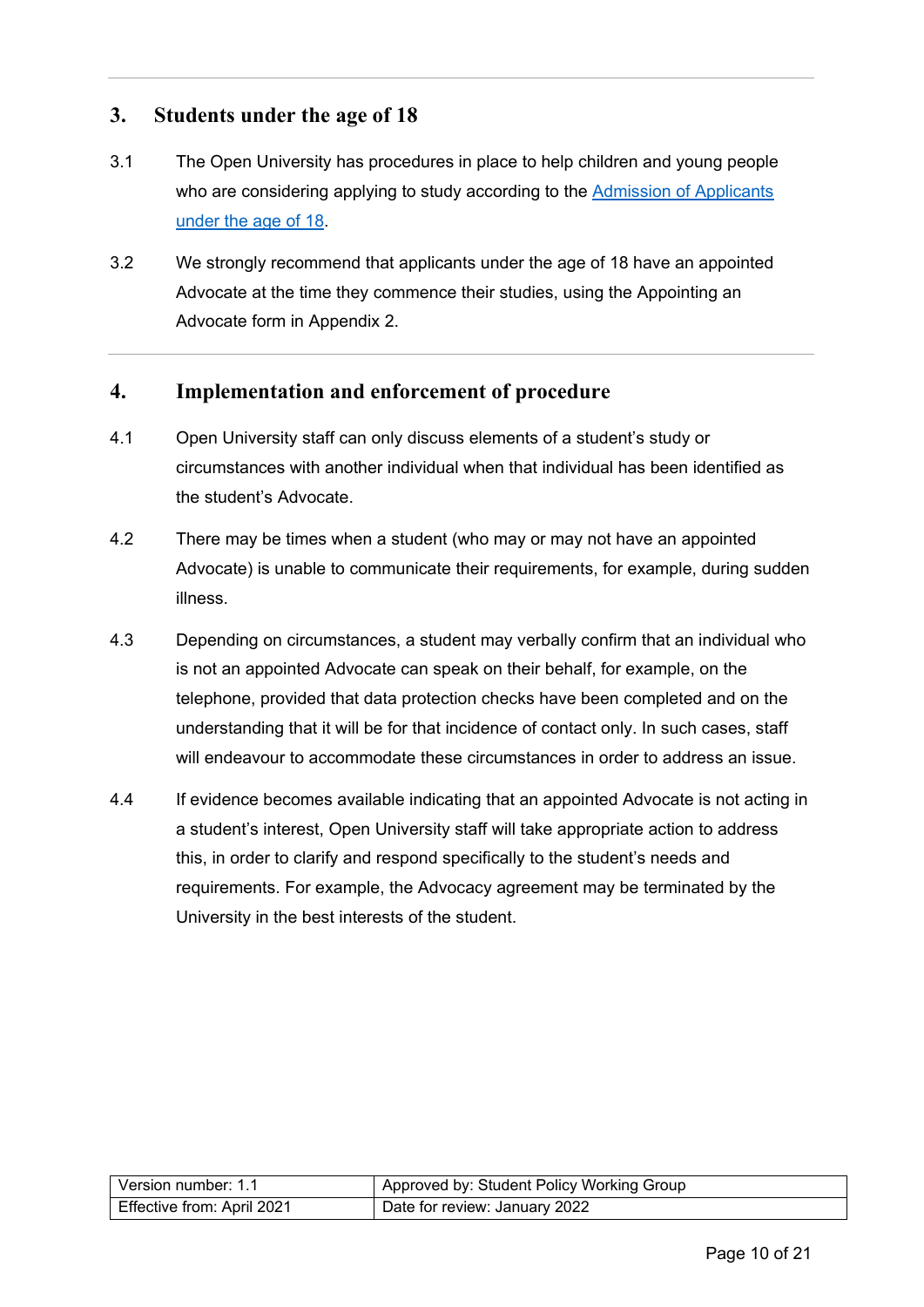#### **5. Non-compliance**

- 5.1 If evidence of the Advocate's conduct emerges which indicates that an Advocate is not acting in the interests of the student that they represent, The Open University will investigate and take appropriate action. This may include conduct by the Advocate that disrupts or interferes with the teaching, learning, research or administration of The Open University, whether on University premises, elsewhere, or in virtual environments such as forums, social networks or electronic correspondence. This may include, but not be limited to, the following:
	- i) Conduct that obstructs or improperly interferes with the functions, duties or activities of any student, member of staff or other employee of The Open University, agent or associate acting on behalf of The Open University, or any authorised visitor to The Open University and which is: a) contrary to Principle 1 of the Student Charter "treating each other with dignity and respect" or; b) violent, indecent, disorderly, discriminatory or threatening, or involves behaviour or language that is intended to or has the effect of creating an intimidating or hostile environment for others during any Open University activity or on Open University premises or; c) likely to cause injury or jeopardise safety during any Open University activity or on Open University premises.
	- ii) Conduct that breaches The Open University's [Safeguarding Policy -](https://help.open.ac.uk/documents/policies/ensuring-the-safety-of-children-and-vulnerable-protected-adults) [Protecting children and vulnerable adults,](https://help.open.ac.uk/documents/policies/ensuring-the-safety-of-children-and-vulnerable-protected-adults) or that breaches the Open University's duty to provide a safe environment for vulnerable/protected adults, including grooming and/or sexual exploitation. This also includes conduct that amounts to bullying or harassment.

| l Version number: 1.1      | Approved by: Student Policy Working Group |
|----------------------------|-------------------------------------------|
| Effective from: April 2021 | Date for review: January 2022             |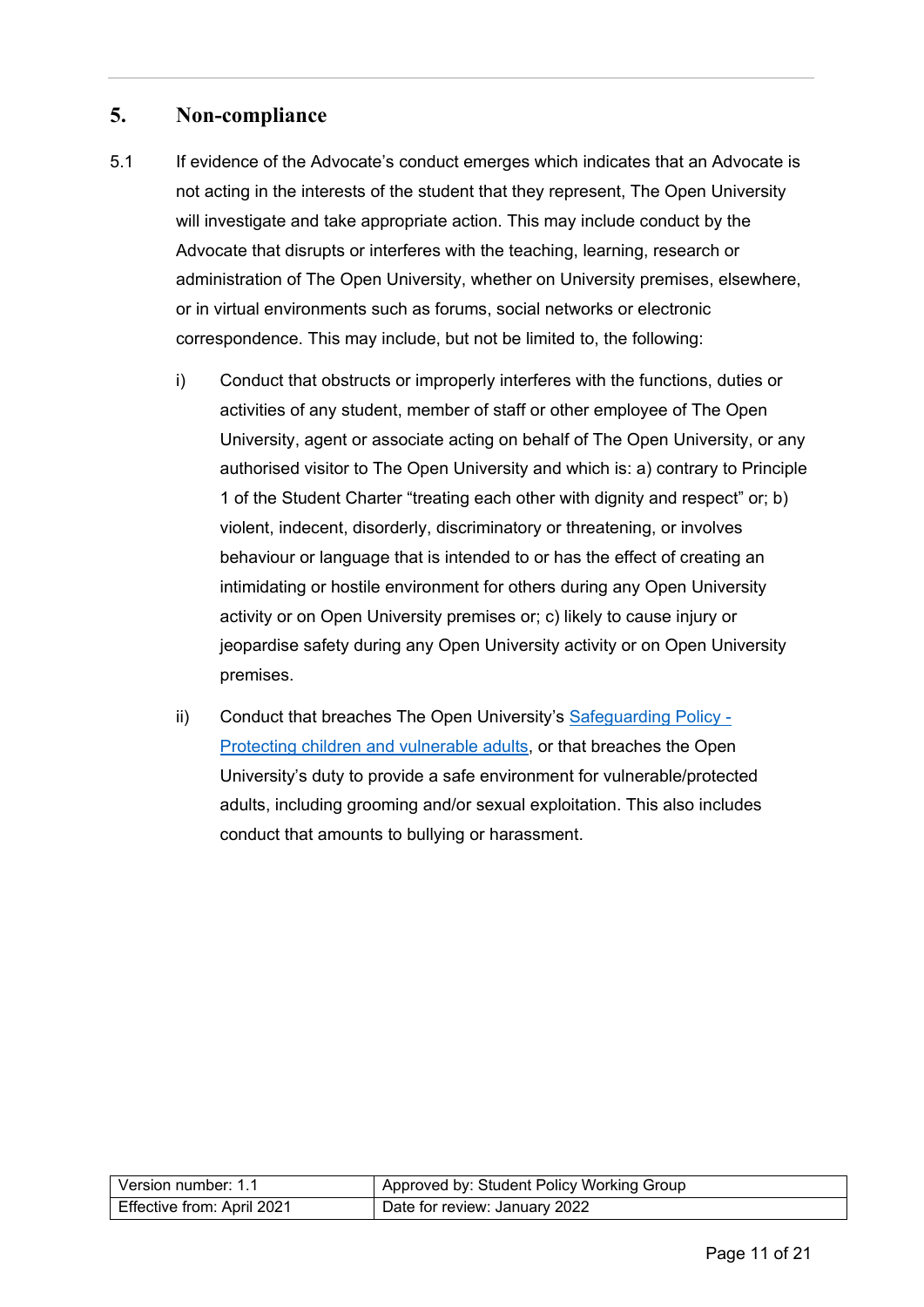- iii) Conduct that involves misuse or abuse of equipment, materials or services that The Open University has provided to students, including: a) conduct that contravenes instructions relating to use of this equipment or these materials or services. b) conduct that breaks a software licensing agreement signed by the student. c) conduct that involves unauthorised use of The Open University's computing or network resources. d) abusing copyright: this specifically includes, but is not limited to, any breach or infringement of copyright or licence, whether owned or controlled by The Open University or by a third party, by copying, distributing or offering for sale module or assessment materials.
- iv) Conduct on premises provided by another institution for the use of Open University students that breaks the regulations of that institution, including health and safety matters. These premises include any that are used for a tutorial, residential or day school, or as a study or examination centre, or as the location for a graduation ceremony. They also include any library, laboratory, research or other facility.
- <span id="page-11-0"></span>5.2 Breaches of codes of student conduct may lead to disciplinary action according to the [Code of Practice for Student Discipline.](https://help.open.ac.uk/documents/policies/code-of-practice-student-discipline)

| Version number: 1.1        | Approved by: Student Policy Working Group |
|----------------------------|-------------------------------------------|
| Effective from: April 2021 | Date for review: January 2022             |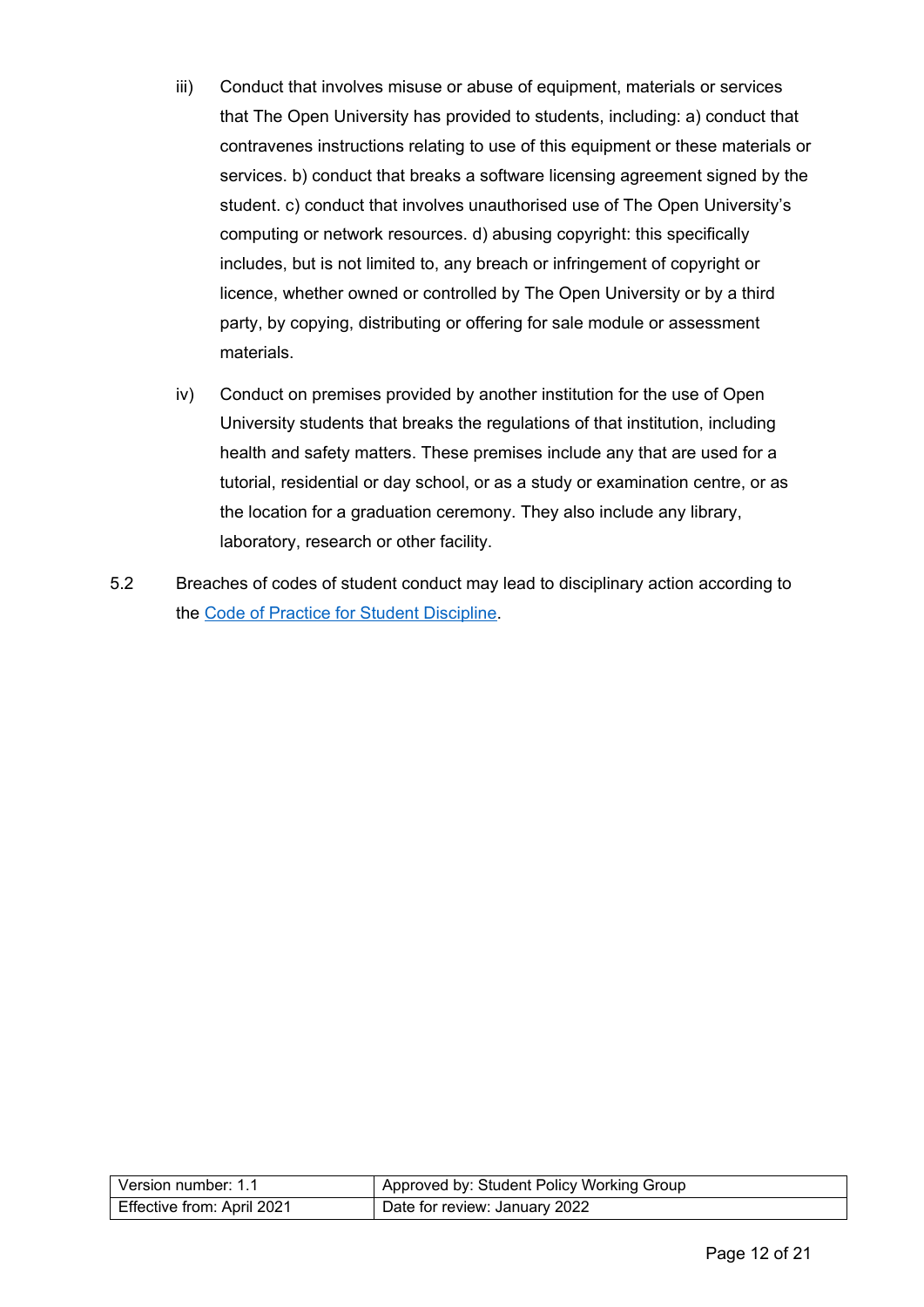### **Glossary of terms/Definitions**

#### **Advocate**

An Advocate appointed by an Open University student helps the student to say what the student wants, secure their rights, represent their interests and obtain services that the student needs. This is not the same as 'power of attorney' in legal terms.

#### **Child**

A child is a person who is under the age of 18 (or under 16 in Scotland). The fact that a child has reached 16 years of age, is living independently or is in Further/Higher Education does not change their status for the purpose of this Policy.

#### **Lasting power of attorney**

A lasting power of attorney is a legal document which lets a person appoint one or more people to help them make decisions on the person's behalf.

### **Protected Adult**

A protected adult is a person aged 16 or over in Scotland who is in receipt of one of four types of service:

- A support service
- Healthcare services
- **Community Care Services**
- Welfare Services

#### **Safeguarding Referrals Team**

The Safeguarding Referrals Team comprises staff who have been trained to handle queries from all parts of The Open University and other external sources regarding safeguarding concerns (relating to students or staff) and refers them to external agencies as appropriate [\(Safeguarding-Referrals@open.ac.uk\)](mailto:Safeguarding-Referrals@open.ac.uk).

| Version number: 1.1        | Approved by: Student Policy Working Group |
|----------------------------|-------------------------------------------|
| Effective from: April 2021 | Date for review: January 2022             |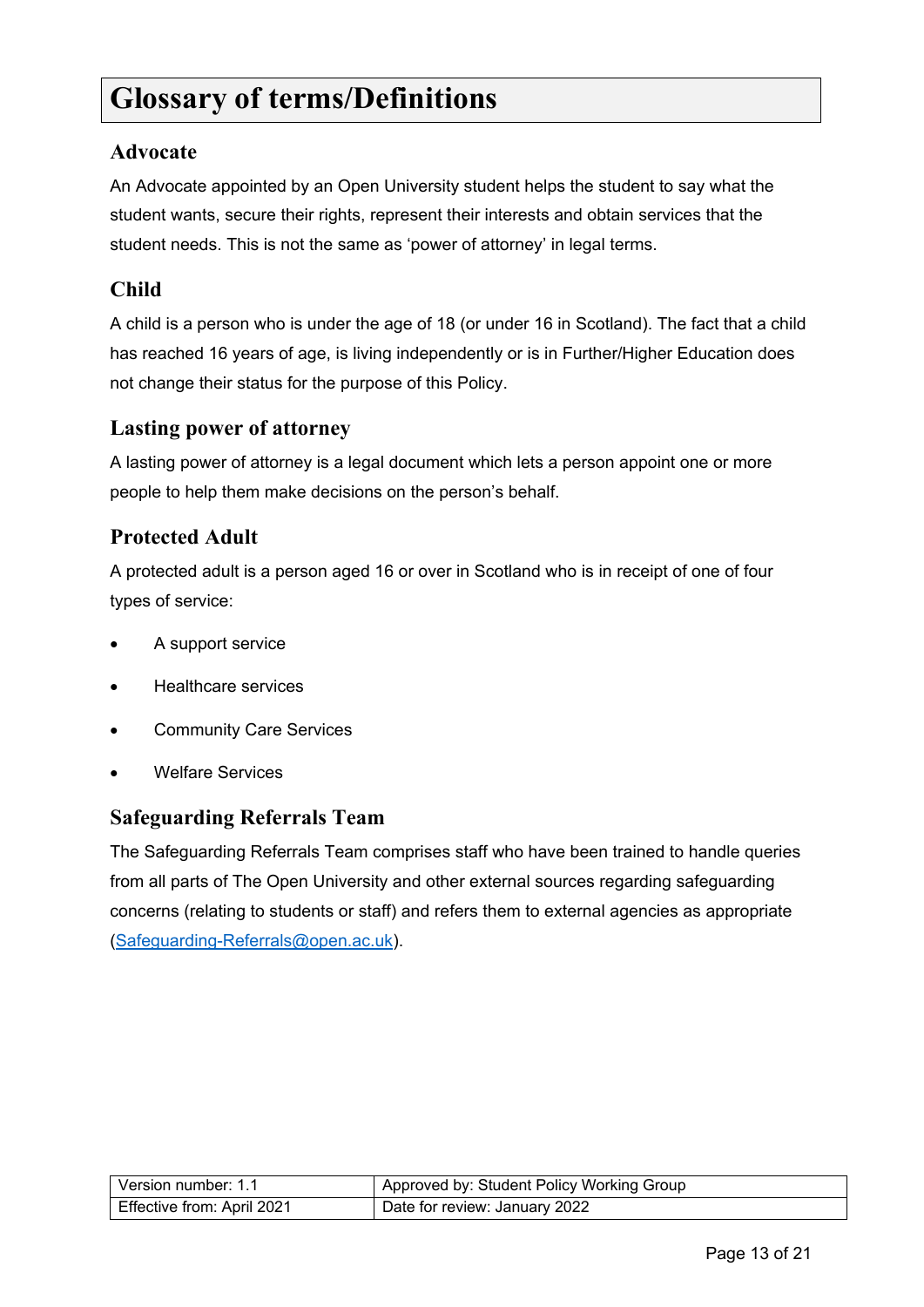### **Students in Secure Environments (SiSE)**

The SiSE team is responsible for supporting students who are resident in a secure environment, such as a prison, or who are resident in the community and are subject to restrictions such as a Sexual Harm Prevention Order.

### **Vulnerable Adult**

A vulnerable adult is a person aged 18 or over in England, Wales and Northern Ireland who is, or may be, in need of services by reason of mental or other disability, age or illness, and who is, or may be, unable to take care of themselves, or unable to protect themselves against significant harm, abuse or exploitation, including being drawn into terrorism.

# <span id="page-13-0"></span>**Further clarification**

If you have any queries around the content provided within this document with regard to appointing an Advocate, please contact [general-enquiries@open.ac.uk](mailto:general-enquiries@open.ac.uk) or Student Recruitment and Support Telephone +44 (0)300 303 5303.

### <span id="page-13-1"></span>**Alternative format**

<span id="page-13-2"></span>If you require this document in an alternative format, please contact the Student Support Team via<http://www.open.ac.uk/contact/> (Telephone +44 (0)300 303 5303), or your dedicated Student Support Team via StudentHome if you are a current Open University student.

| l Version number: 1.1      | Approved by: Student Policy Working Group |
|----------------------------|-------------------------------------------|
| Effective from: April 2021 | Date for review: January 2022             |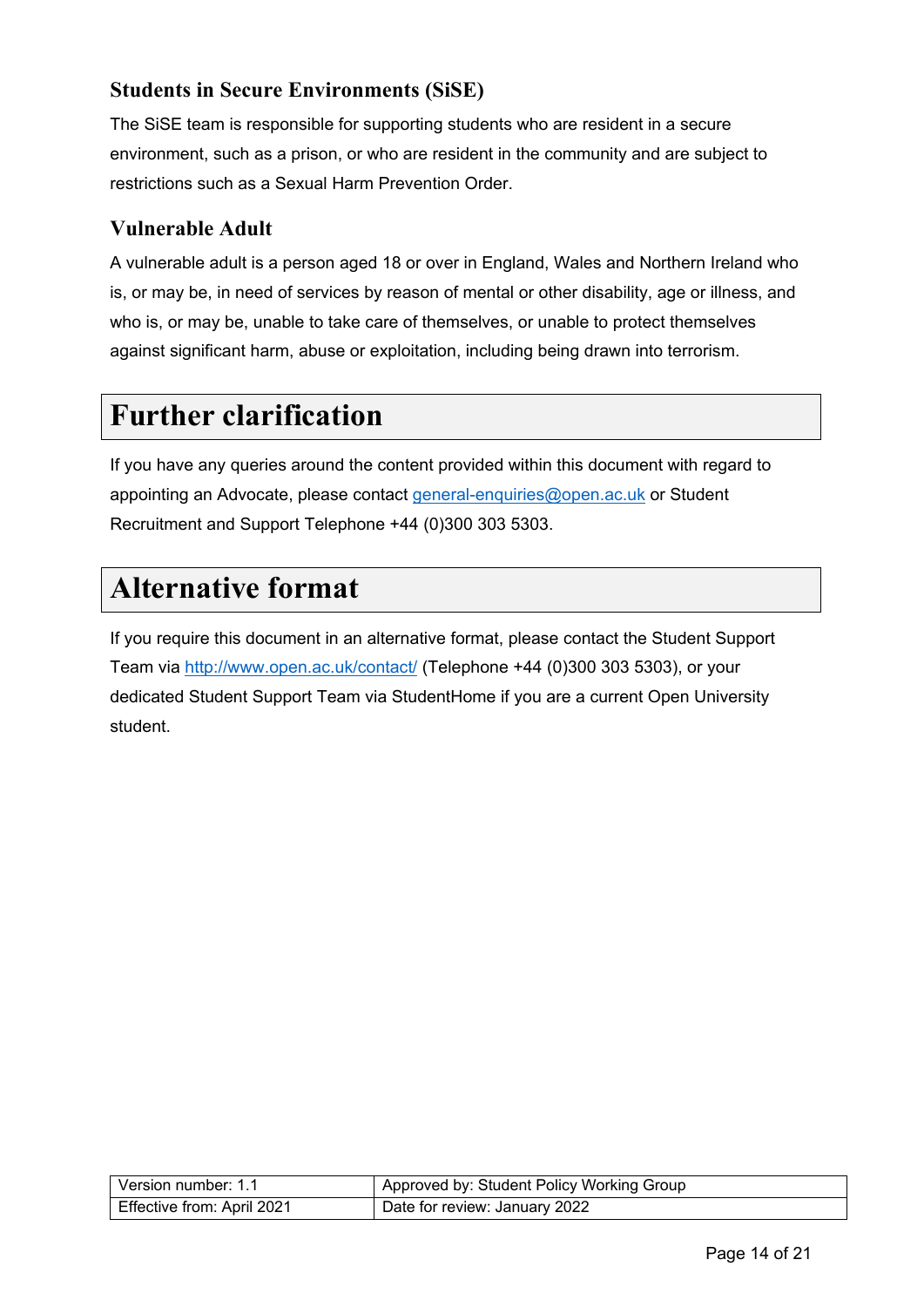# **Appendix 1**

#### <span id="page-14-0"></span>**Competencies - What makes a good Advocate?**

A good Advocate is someone who:

- Is clear about the role and its limits.
- Agrees a way forward with the student for the relationship to work.
- Abides by rules regarding the confidentiality of the student's personal information.
- Abides by The Open University's Codes of Conduct.
- Takes a view to the options of the student that is unaffected by their personal views or opinions but rather is solely influenced by those of the student.
- Only imparts advice from The Open University.
- Empowers the student.

An Advocate should:

- Listen to the student's views and act on these.
- Help the student explore the student's options and rights (without pressuring them).
- Help the student to access information from The Open University to assist in making informed decisions.
- Be able to explain in straightforward, clear language what the student's options are.
- Help the student to contact relevant people and departments within The Open University when necessary.
- Accompany the student or support the student in phone calls and meetings where necessary.
- Be able to support the student to ask all the questions the student wants to ask, and to relay The Open University's answers as clearly as possible.
- Make sure all the points the student wishes to be raised are covered and addressed.

| Version number: 1.1        | Approved by: Student Policy Working Group |
|----------------------------|-------------------------------------------|
| Effective from: April 2021 | Date for review: January 2022             |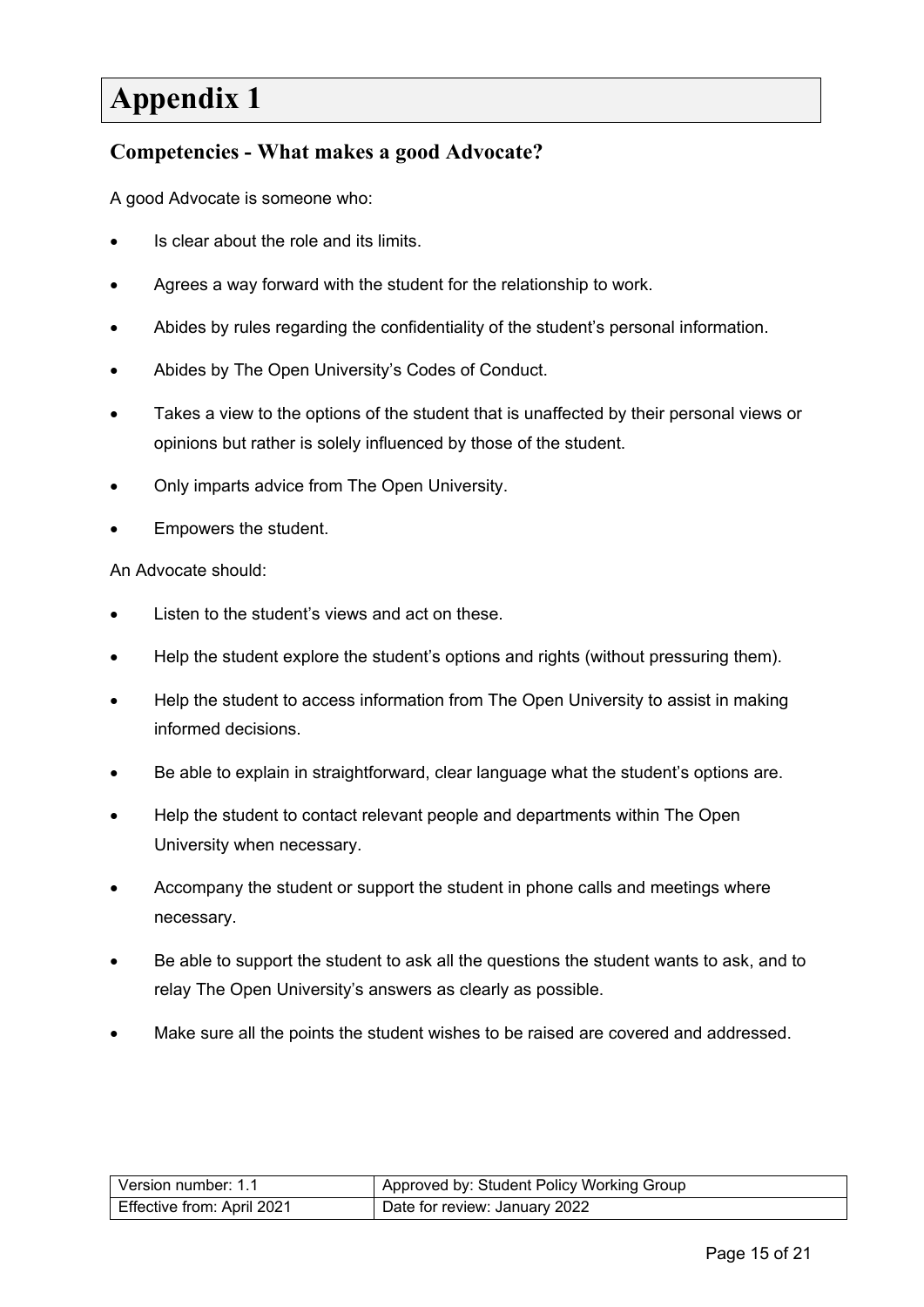- Explain the student's options without giving the Advocate's opinion decisions about study are the student's.
- Keep the student safe in a conversation or a meeting  $-$  for example, if the student is getting upset for whatever reason the Advocate can ask for a break until the student feels able to continue.
- Be encouraging and reassuring.

An Advocate should not:

- Assume that they already know what the student wants, or what is best for the student – decisions about the student's studies are for the student
- Give the student the Advocate's personal opinion.
- Tell the student what the student should do.
- Solve problems or make decisions for the student without asking the student first.
- Argue with the student about decisions that the student has made.

Things to think through in advance for a good working relationship

- How the student will contact the Advocate.
- How often and when the Advocate will be available.
- Be clear about the issues the Advocate can help the student with.
- Be clear about issues that the Advocate cannot help the student with.
- Confidentiality about the student's study and information related to it.
- How the student will let the Advocate know if they are not happy with the Advocate's support.

It is possible to have a family member or friend as an Advocate, but it is important to be aware that being an Advocate for someone is a different relationship to being a friend or family member. This difference may put the relationship with the family member or friend under pressure, and it may be challenging for both at times, and needs careful consideration.

If a student wishes to use a family member or friend as their Advocate it is important to set some boundaries at the beginning so that both are clear about what is expected, and what is not, and what it means for both.

| Version number: 1.1        | Approved by: Student Policy Working Group |
|----------------------------|-------------------------------------------|
| Effective from: April 2021 | Date for review: January 2022             |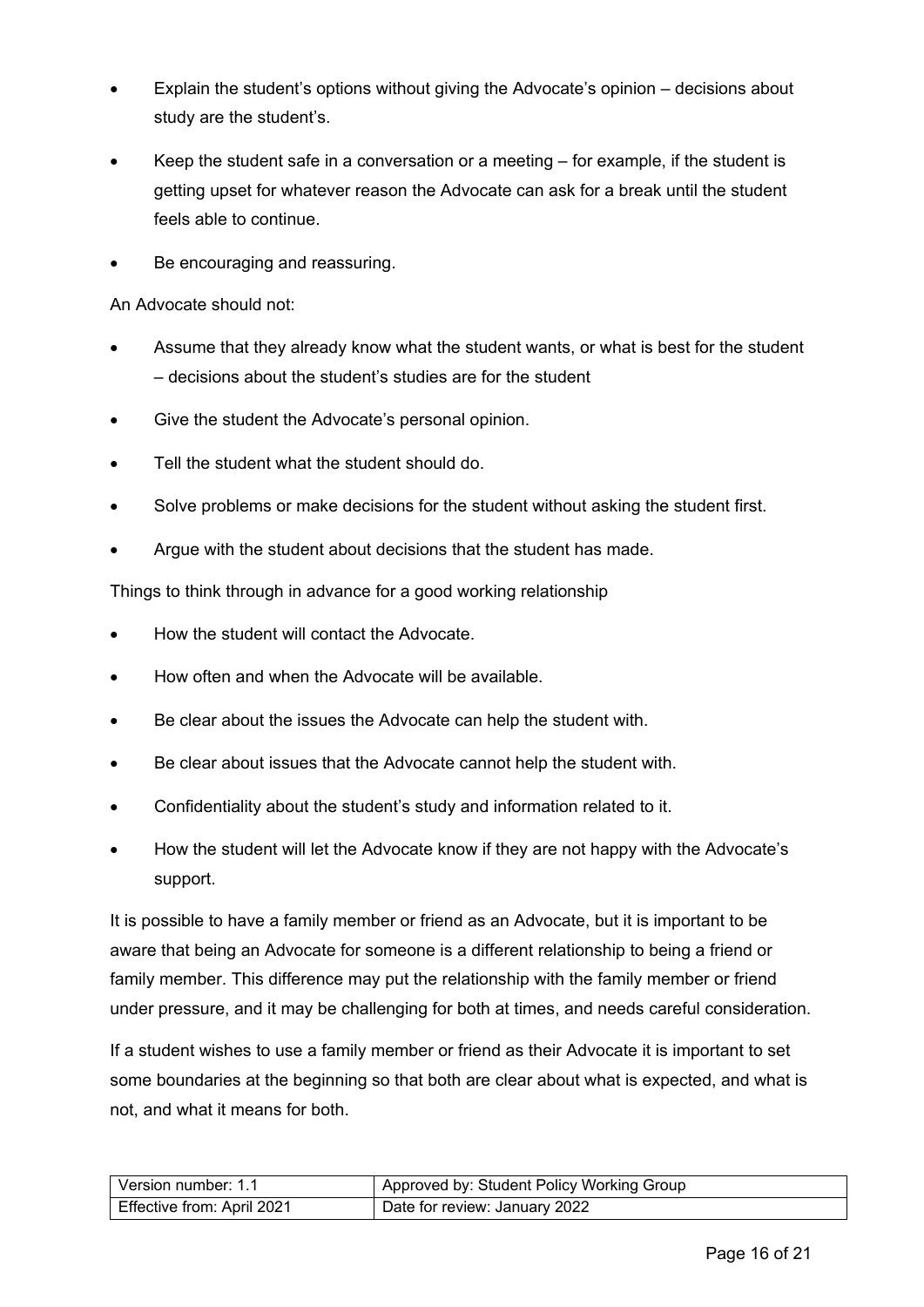# <span id="page-16-0"></span>**Appendix 2**

#### <span id="page-16-1"></span>**Authority for appointing an Advocate**

Please fill in this form to appoint an Advocate to communicate with The Open University on behalf of a student.

Then email a scanned copy of this signed form (ideally from the student's email address) to: [general-enquiries@open.ac.uk](mailto:general-enquiries@open.ac.uk)

Alternatively, post the form to:

Student Recruitment and Support The Open University Walton Hall Milton Keynes MK6 7AA

#### **Student's details**

Student name

OU Personal Identifier

Address

Postcode

Email

Mobile/telephone

I authorise The Open University to communicate with the person named below as my Advocate and to disclose to and/or receive from them my personal data and/or sensitive personal data.

| l Version number: 1.1      | Approved by: Student Policy Working Group |
|----------------------------|-------------------------------------------|
| Effective from: April 2021 | Date for review: January 2022             |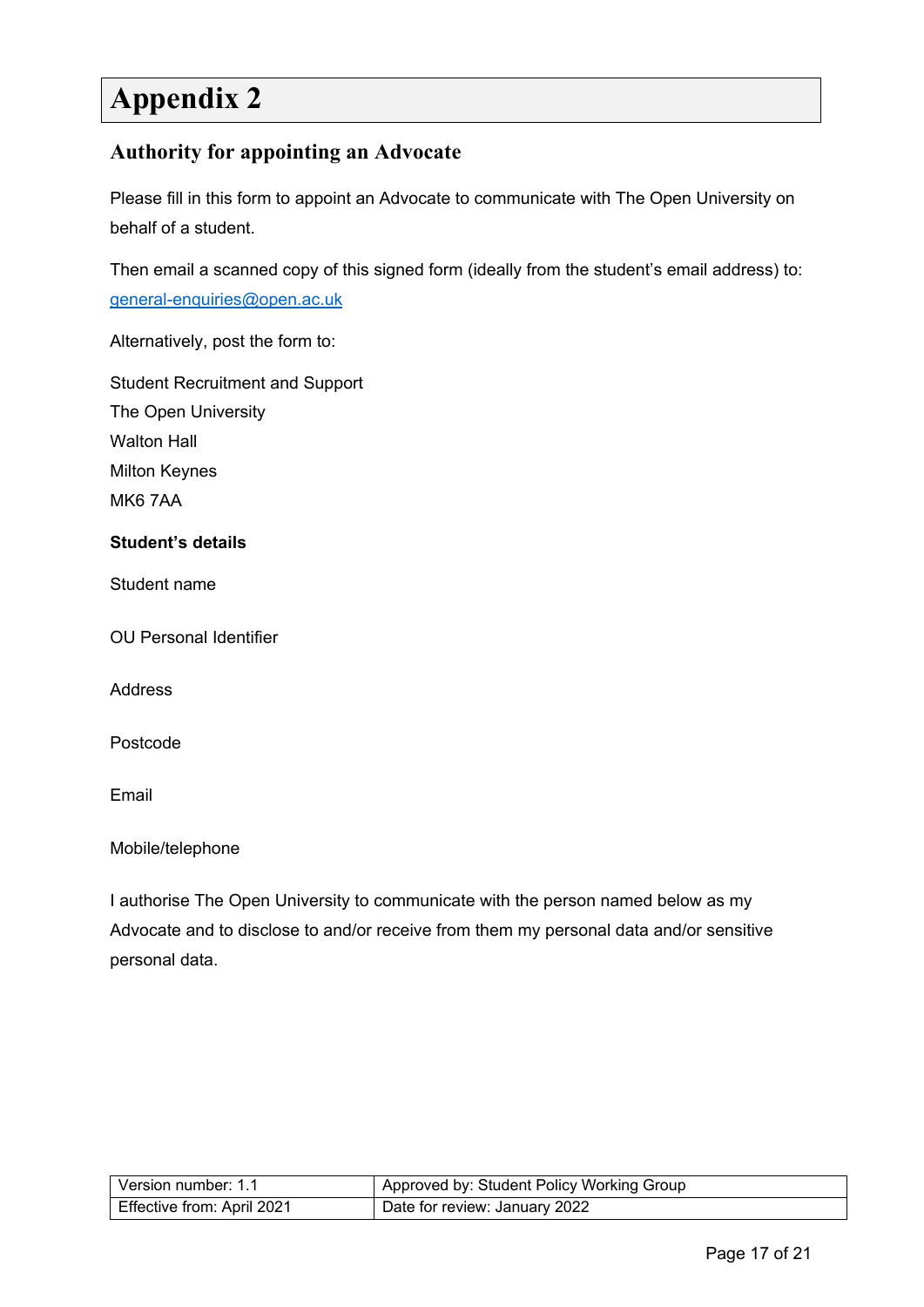I understand that:

- i) The information I have provided on this form and other areas (for example, a disability profile) will be treated as confidential, and will be passed to Open University staff and the University's agents, as appropriate, as well as the Advocate, for the purpose of providing me with services and facilities as an Open University student.
- ii) My information may be used as a basis for inviting me to take part in research. I can change my preferences for research and marketing contact when I sign into [The Open](http://www.open.ac.uk/) [University website.](http://www.open.ac.uk/)
- iii) It is my responsibility as a student to inform the Advocate of The Open University's policies, procedures and guidelines.
- iv) I can withdraw from using an appointed Advocate at any time through contacting my Student Support Team via StudentHome or emailing [general-enquiries@open.ac.uk](mailto:general-enquiries@open.ac.uk)

Student's signature

Date

#### **To be completed by the Advocate**

Name of Advocate

Address

Postcode

Email

Mobile/telephone

Relationship to student

I agree to be the contact point for the above-named student and to act as their appointed Advocate for the above purposes during their studies with The Open University until otherwise arranged.

| l Version number: 1.1      | Approved by: Student Policy Working Group |
|----------------------------|-------------------------------------------|
| Effective from: April 2021 | Date for review: January 2022             |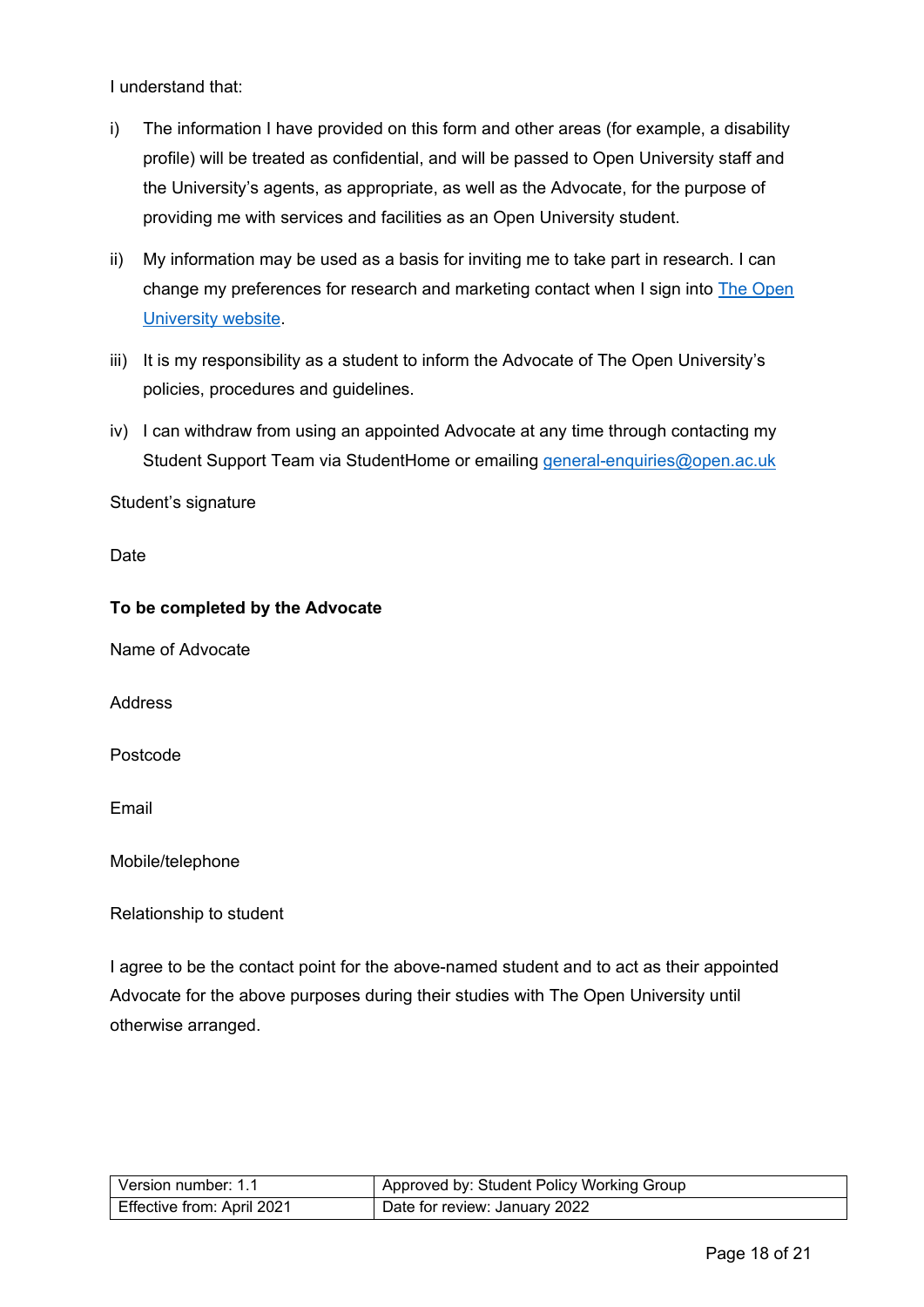I understand that:

- i) The information I have provided on this form will be treated as confidential, and will be passed to Open University staff and the University's agents, as appropriate, for the purpose of providing me with services and facilities as the Advocate of an Open University student.
- ii) There is more information on how The Open University processes personal data available on [Privacy at the OU.](http://www.open.ac.uk/about/main/strategy-and-policies/policies-and-statements/website-privacy-ou) My contact details provided above will be used for communications between The Open University and the student, which is necessary to The Open University's task of supporting students. My contact details will be retained for the length of the student's duration of study, after which time it will be deleted from the customer relationship database.
- iii) I am obliged to pass on any information in its entirety relayed to me by Open University staff in relation to the student whose interests I represent.
- iv) I am required to adhere to the [Student Charter](http://www.open.ac.uk/students/charter/) principles and the Competencies indicated in Appendix 1.

Advocate's signature

Date

#### **Notes:**

The University will only use this information to contact an Advocate in connection with the above-named person's studies with The Open University.

| Version number: 1.1        | Approved by: Student Policy Working Group |
|----------------------------|-------------------------------------------|
| Effective from: April 2021 | Date for review: January 2022             |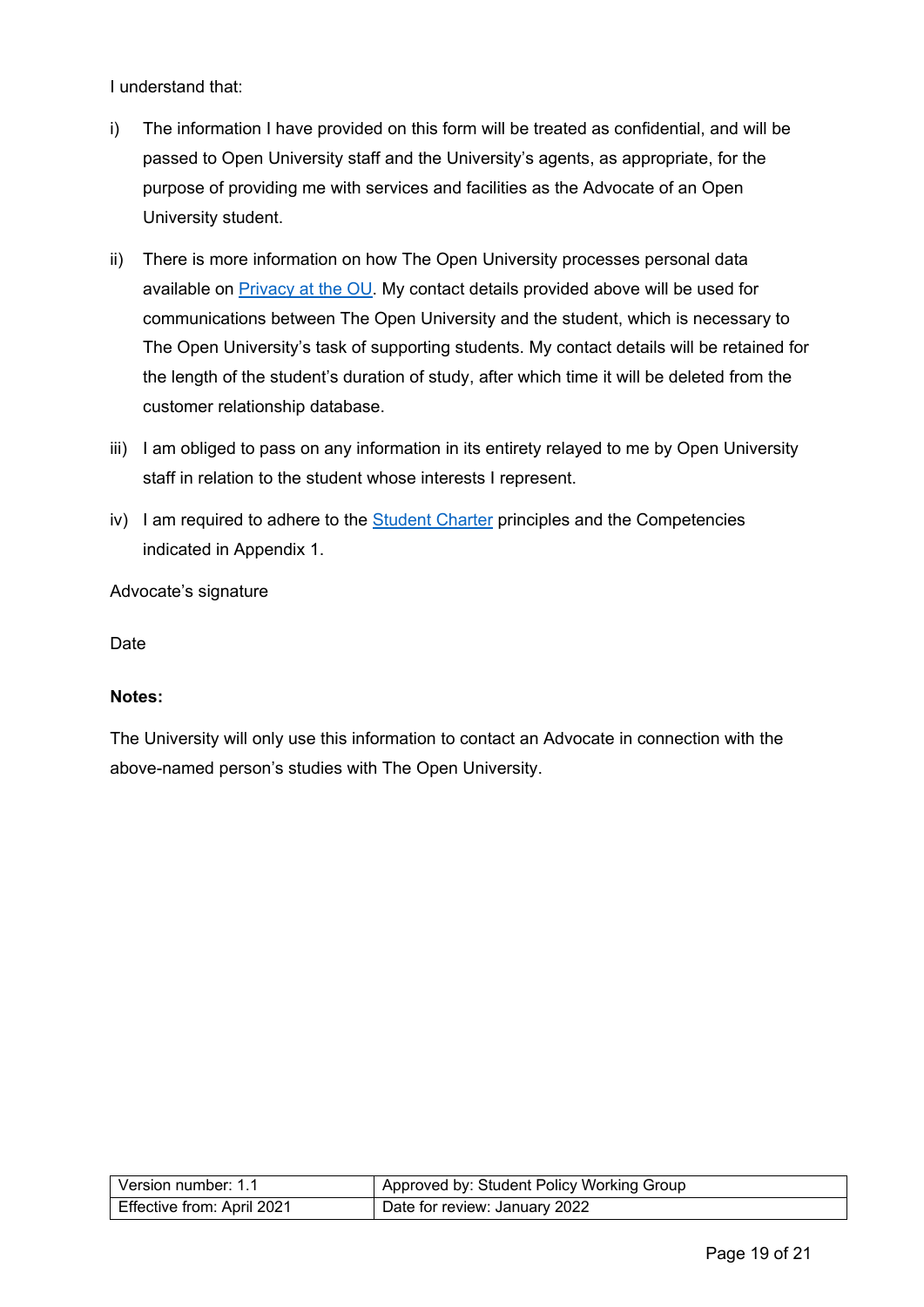# <span id="page-19-0"></span>**Appendix 3**

#### <span id="page-19-1"></span>**Letter of Authorisation for Student's Advocate**

| To                            | <b>Student Recruitment and Support</b> |
|-------------------------------|----------------------------------------|
|                               | The Open University                    |
|                               | <b>Walton Hall</b>                     |
|                               | <b>Milton Keynes</b>                   |
|                               | MK67AA                                 |
| From                          |                                        |
| Student name                  |                                        |
| <b>OU Personal Identifier</b> |                                        |
| Address                       |                                        |
| Postcode                      |                                        |
| Email                         |                                        |
| Mobile                        |                                        |
| Other telephone               |                                        |

This is my consent to give authority to the person named below to discuss all aspects of my study with The Open University on my behalf, and enter my name into contracts with The Open University. This includes (but is not limited to) registration on, deferral or withdrawal from modules, change of address or other personal data, attendance at events such as residential school or a graduation event.

This authority is to remain in place until such time as I ask for it to be revoked or The Open University revokes it in my interest.

| Version number: 1.1          | <sup>1</sup> Approved by: Student Policy Working Group |
|------------------------------|--------------------------------------------------------|
| Effective from: January 2020 | Date for review: January 2021                          |

The Open University is incorporated by Royal Charter (RC 000391), an exempt charity in England & Wales and a charity registered in Scotland (SC 038302). The Open University is authorised and regulated by the Financial Conduct Authority in relation to its secondary activity of credit broking.